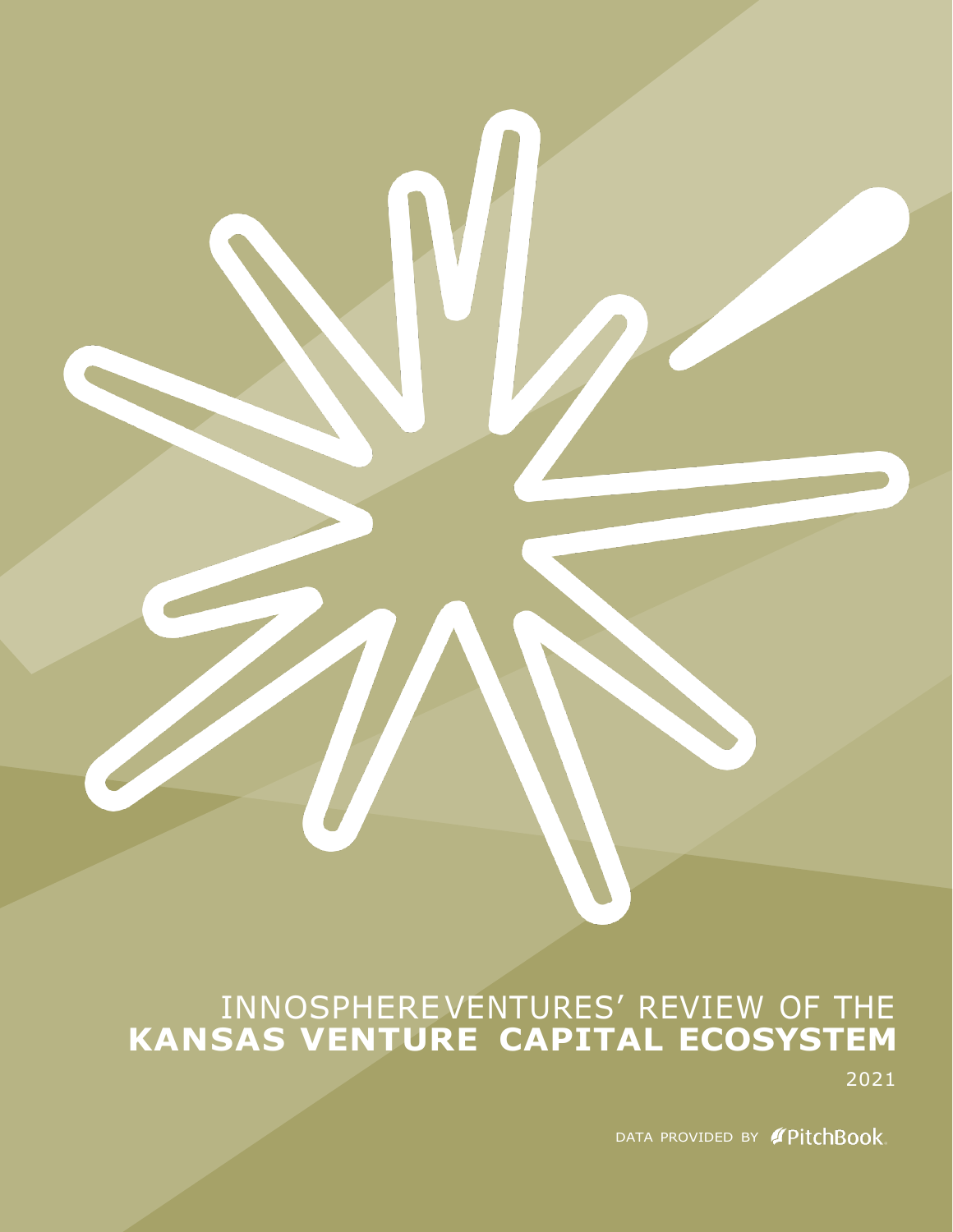# Introduction

[Innosphere Ventures h](https://innosphereventures.org/)as been working at the intersection of entrepreneurship, venture capital (VC), and economic development for over two decades, and we believe that if we want our local, regional, and national economies to advance, we need to make sure we're doing all we can to support the tech sector. When science and technology startup companies have the resources they need to advance technologies and grow businesses, we see through the data that it's these younger firms that are creating all new net job growth and driving the most coveted job creation in the U.S.

As the world faced the 2020 global pandemic, Innosphere took significant strides to position our organization for more meaningful economic impact by purposefully expanding throughout the Mid-America Mountain Plains Region, and by laying the groundwork to launch a second regional Venture Capital fund. Why? Because as we head into the next decade, we can only be a competitive region if we increase our ability to innovate at an unprecedented level.

In a new report, "Competing in the Next Economy," The [Council](https://www.compete.org/reports/all/3420) on [Competitiveness](https://www.compete.org/reports/all/3420) challenged organizations to do more, stating that our nation needs to boost U.S. innovation capacity tenfold. Achieving 10X in anything is challenging, and innovation at scale requires many factors to work in sync.

Innosphere Ventures is dedicated to ensuring that our science and technology startup companies have accessible capital to fuel their growth, because that's how these young companies will start creating jobs and powering the economy. Historically, regions in the U.S. with more available venture capital are the same regions known for driving innovation and being a hotspot for entrepreneurs.

The performance of venture capital, at a national level, has been outstanding over the last several years – with investors and limited partners (LPs) being especially keen in investing in the asset class. Even in the middle of a global pandemic, 2020 was a *record year* for venture fundraising and deployment, with nearly \$80 billion in capital raised for VC funds — with 2021 looking to be on pace to top \$100 billion.

While this is good news for the U.S., a closer look at regional VC trends in 2020 reveals challenges for up-andcoming innovation hotspots such as Kansas:

- An increasing amount of capital is concentrated within large VC funds, and fewer emerging funds have been capitalized in recent years, with 2020 being a low spot since the great recession. This declining number of small VC funds is problematic because they are essential in *leading* investment rounds and investing at the seed and early-stage level.
- An increasing amount of capital is concentrated in coastal regions, leaving companies in Mid-America with scarce availability of local capital.
- The Kansas startup ecosystem has rebounded since the pandemic year, with strong activity in the first half of 2021.

In this environment, the general partners announce our second venture capital fund, *Innosphere Ventures Fund II*, which will positively impact economic growth, accelerate the path to successful exit events, and create returns for investors. We'll accomplish this by investing in businesses in the middle of the U.S. and by supporting entrepreneurs building companies and technologies that matter in today's world.

Enjoy the read,

**Mike Freeman**, CEO & General Partner **John Smith**, General Partner

# In this report:

| Letter from the Innosphere<br>Ventures Fund II General<br>Partners |   |
|--------------------------------------------------------------------|---|
| Kansas Venture Capital<br>Trends                                   |   |
| Kansas VC in Depth                                                 |   |
| Notable Kansas Investors                                           | 5 |
| Out of state investors lead VC                                     |   |

Innosphere Fund II could not have been launched without the support of the U.S. Economic Development Administration, the lead sponsor of this report.







*Note on methodology*: References to investments and funding at the "early stage" consist of angel, seed, and Series A funding rounds. Series B and beyond represent late-stage investment activity. Unless otherwise noted, investments refer to venture capital invested in Kansas-headquartered companies. Figures for summed investment rounds only represent publicly disclosed transactions. *A special thanks to Clayton Castro, Innosphere Associate, for his support in producing this report.*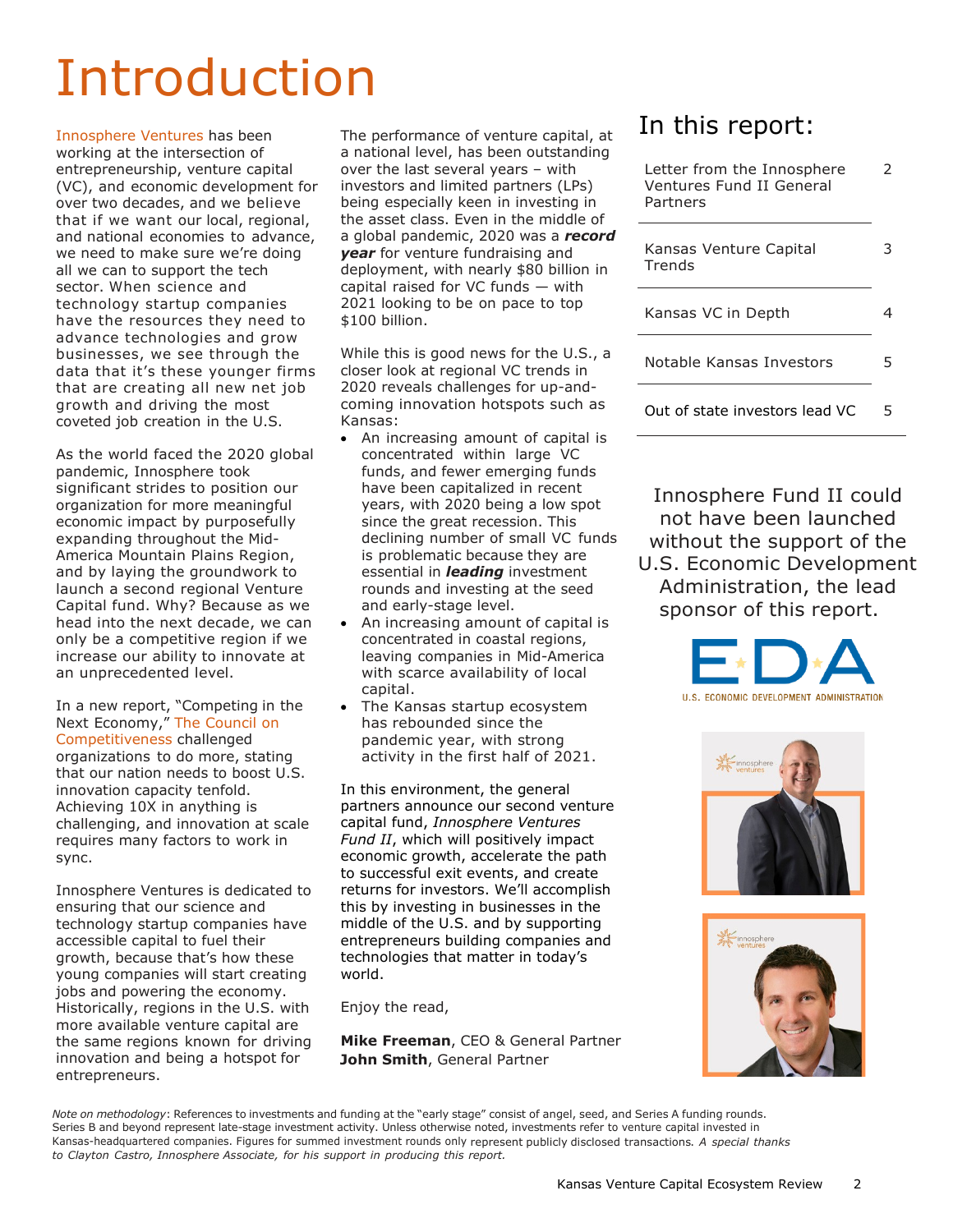# Kansas Venture Capital Trends

With 21 deals culminating \$99 million in total deal volume in 2020, Kansas closed out the year with a lower than average venture capital investment. However, 2021 has nearly *matched* the total deal volume of the pandemic year, and we're only halfway through the year. This makes 2021 on pace to significantly accelerate the Kansas VC ecosystem.

So far in 2021, the two largest deals came from [Replica,](https://replicahq.com/) a digital software company that raised \$41 million in the spring, and [Artio Medical,](https://artiomedical.com/) a healthtech company that raised a little over \$20 million this year.

Back in 2019, Kansas experienced the highest level of venture capital activity that the state had seen in the past decade, with an impressive 35 deals and a grand total of \$300 million in cumulative value. Much of 2019's deal value came from



## **Kansas VC Deal Activity**

the [C2FO](https://www.c2fo.com/amer/us/en-us) mega-deal, in which the startup raised \$200 million in a late-stage investment.

Year to date, 2021 has produced 12 different deals for a combined \$92 million in deal value.

While early-stage activity in Kansas has been comparatively limited throughout the years, 7 of the 12 deals this year were from early-stage companies that had a cumulative value of \$28 million, proving that early-stage companies have had a strong showing in Kansas in the first half of the year.

During the pandemic year, very few deals were executed with only 10 occurring within the entirety of 2020, so it's great to see the 2021 data showing a strong rebound during the first half of 2021.

# **Kansas Early State Investments**

Angel, Seed, and Series A Activity

The Kansas VC ecosystem has been incentivized in recent years with the creation of the Kansas [Angel Investor Tax Credit Program](https://www.kansascommerce.gov/program/taxes-and-financing/angels/) that's run through the Kansas Department of Commerce.

The program aims to increase funding of startup companies by offering lucrative tax credits for those who apply to the program and is meant to bridge the gap between startup companies who are unable to find funding with individuals



"The Angel program exists to support small start-up businesses [...] we hope it will encourage more start-ups to apply and make it easier for Kansans to invest in promising new businesses."

Lieutenant Governor / Secretary of Commerce David Toland

looking to invest in Kansas. In the spring of 2021, the program was extended for another five years to increase the incentives for Angels to invest in Kansas.

#### **Source: PitchBook | \*As of July 10, 2021**

Unless otherwise noted, the geographic scope of these datasets is the U.S. State of Kansas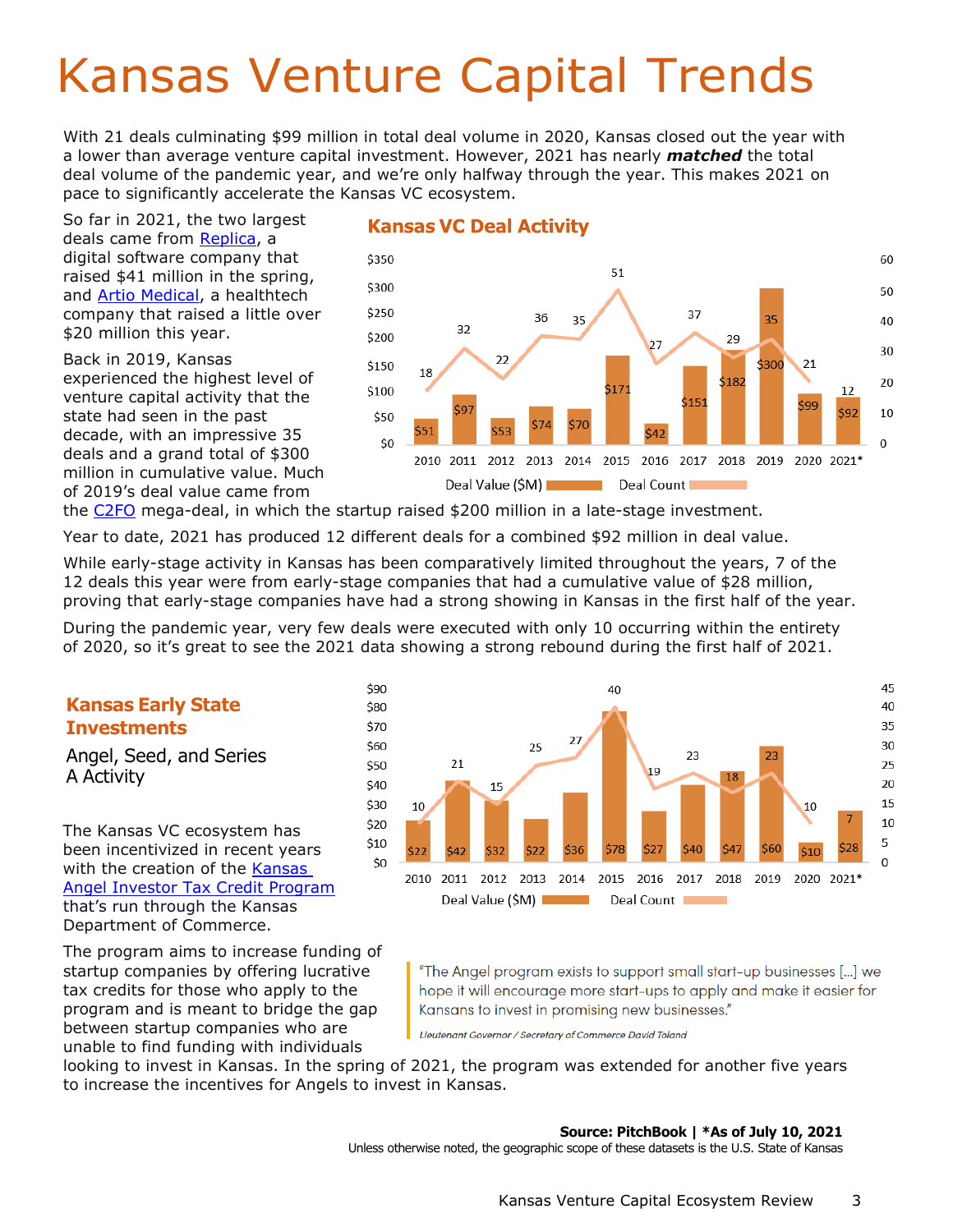# Kansas VC in Depth

### **SaaS deals decrease from 2019** Kansas SaaS VC deal activity

### **HealthTech deals hit a new high** Kansas HealthTech VC deal activity



Source of graphs and chart: PitchBook | \*As of July 10, 2021

# **Notable Investors in Kansas**

The 10 most active Kansas-based investors are primarily all geographically close to Kansas City, with the exception of Manhattan and Wichita.

| <b>Investors</b>             | <b>HQ Location</b> | <b>Active</b><br><b>Portfolio</b> |
|------------------------------|--------------------|-----------------------------------|
| Stray Dog Capital            | Leawood, KS        | 37                                |
| <b>Firebrand Ventures</b>    | Kansas City, KS    | 29                                |
| Leawood Venture Capital      | Leawood, KS        | 26                                |
| Konza Valley Capital         | Overland Park, KS  | 25                                |
| K-State LAB                  | Manhattan, KS      | 23                                |
| Koch Disruptive Technologies | Wichita, KS        | 21                                |
| Nueterra Capital             | Leawood, KS        | 18                                |
| <b>Flyover Capital</b>       | Overland Park, KS  | 13                                |
| Kansas Bioscience Authority  | Olathe, KS         | 13                                |
| Mid America Angels           | Fairway, KS        | 12                                |

### **Stray Dog Capital**

Based in Leawood, KS, Stray Dog Capital is a Venture Capital firm that invests regularly in biotechnology and the foodtechnology industries. They primarily target and invest in early-stage companies that have innovative solutions for a more sustainable future. [https://straydogcapital.com](https://straydogcapital.com/)

#### **Firebrand Ventures**

Founded in 2016, Firebrand Ventures is a venture capital firm that seeks to invest in technology startups with a primary focus in software. The firm has the second largest active portfolio in Kansas, with the majority of investments being early-stage. [https://www.firebrandvc.com](https://www.firebrandvc.com/)

# **Innovation-driven Universities**

### **Wichita State University**

[The Office of Tech Transfer and Commercialization \(TTC\)](https://www.wichita.edu/research/ttc/) at Wichita State University has multiple resources for commercializing technologies and bringing ideas to life. TTC is solving real-world problems by meeting at the junction of academics and industry. Wichita State serves as Kansas' only urban-serving research university.

### **The University of Kansas**

[KU Center for Technology Commercialization](http://ctc.ku.edu/) is a campus affiliated organization designed to create economic development and job growth. It is designed to bring innovation into the marketplace through research, intellectual property protection, as well as business guidance.

### **Kansas State University**

Kansas State University is a considerable supporter of innovation with multiple on campus organizations pushing these bounds. [K-State Innovation Partners](https://www.k-state.edu/research/industry/innovation-partners/) is an impressive organization with a goal to collaborate among universities, the community, and industry members to create economic development through the commercialization of various industries and technologies.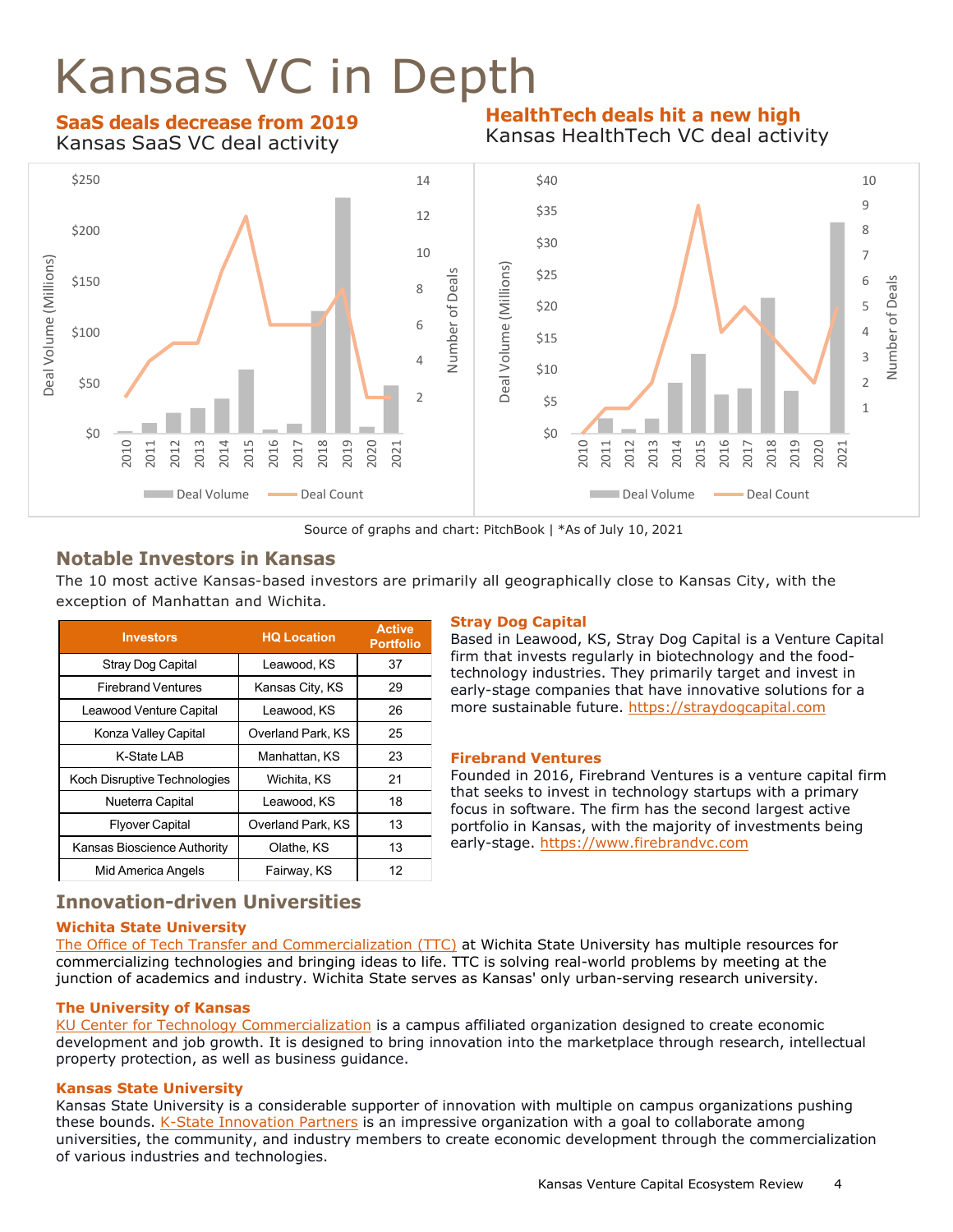# Out-of-State Activity Driving Kansas Venture Capital

**Kansas VC deal activity by crossstate investor involvement (\$M)** KS VC deals (\$M) by investor HQ



Source: PitchBook | \*As of July 10, 2021



**Kansas VC deal activity by crossstate investor involvement (#)**

**Early-Stage VC investments are supported by cross-state investors** KS VC deals (\$M) by investor HQ



**Kansas Angel, Seed, & Series A VC deal activity by cross-state investor involvement (#)**



### **Local investors and out-of-state investors**

In looking at total activity, cross-state investors are heavily involved in the Kansas VC ecosystem at all levels, as cross-state investments play a significant role in deal value and total deal count. In earlystage investments, the same holds true as cross-state investments generally hold a majority of total deal value and number of deals.

Source: PitchBook | \*As of July 10, 2021